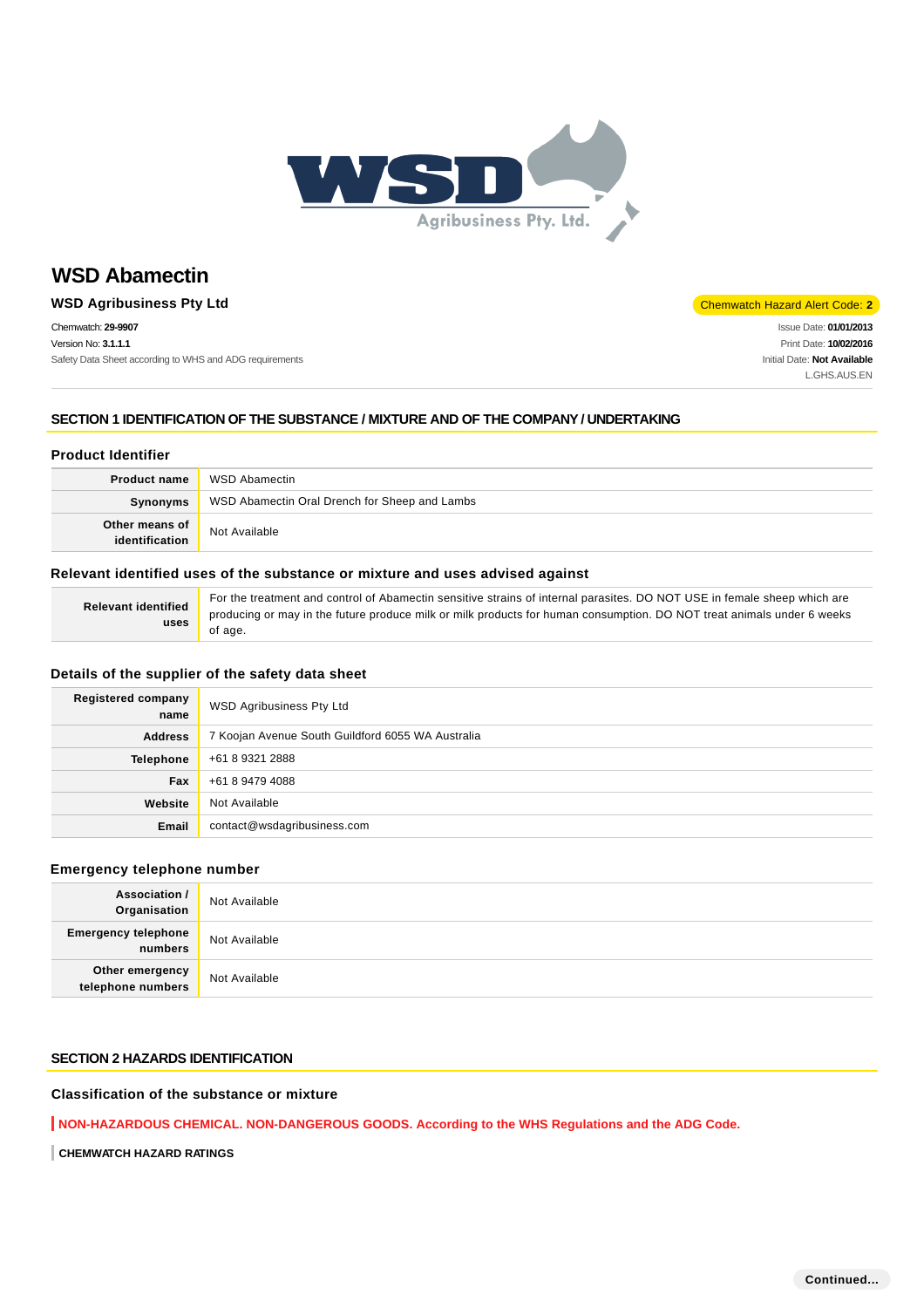#### **WSD Abamectin**

|                     | Min | Max |                              |
|---------------------|-----|-----|------------------------------|
| Flammability        |     |     |                              |
| Toxicity            | 2   |     | $0 =$ Minimum                |
| <b>Body Contact</b> | 0   |     | $1 = 1$ OW                   |
| Reactivity          |     |     | $2 =$ Moderate<br>$3 = High$ |
| Chronic             |     |     | $4 =$ Extreme                |

| <b>Poisons Schedule</b> | S <sub>5</sub>     |
|-------------------------|--------------------|
| Closeir                 | Nl∩t<br>Annlicable |
|                         |                    |

## **Label elements**

**GHS label elements** Not Applicable

**SIGNAL WORD NOT APPLICABLE** 

#### **Hazard statement(s)**

Not Applicable

## **Precautionary statement(s) Prevention**

Not Applicable

## **Precautionary statement(s) Response**

Not Applicable

## **Precautionary statement(s) Storage**

Not Applicable

## **Precautionary statement(s) Disposal**

Not Applicable

## **SECTION 3 COMPOSITION / INFORMATION ON INGREDIENTS**

#### **Substances**

See section below for composition of Mixtures

## **Mixtures**

| <b>CAS No</b> | %[weight] | <b>Name</b>                                      |
|---------------|-----------|--------------------------------------------------|
| 71751-41-2    | 0.0769    | abamectin                                        |
|               |           | (0.8g/L)                                         |
| Not Available | <40       | other ingredients determined not to be hazardous |
| 7732-18-5     | >60       | water                                            |

## **SECTION 4 FIRST AID MEASURES**

## **Description of first aid measures**

| <b>Eye Contact</b>  | If this product comes in contact with the eyes:<br>▶ Wash out immediately with fresh running water.<br>Ensure complete irrigation of the eye by keeping eyelids apart and away from eye and moving the eyelids by occasionally<br>lifting the upper and lower lids.<br>▶ Seek medical attention without delay; if pain persists or recurs seek medical attention.<br>► Removal of contact lenses after an eye injury should only be undertaken by skilled personnel.                                                    |
|---------------------|-------------------------------------------------------------------------------------------------------------------------------------------------------------------------------------------------------------------------------------------------------------------------------------------------------------------------------------------------------------------------------------------------------------------------------------------------------------------------------------------------------------------------|
| <b>Skin Contact</b> | If skin or hair contact occurs:<br>Filush skin and hair with running water (and soap if available).<br>▶ Seek medical attention in event of irritation.                                                                                                                                                                                                                                                                                                                                                                 |
| <b>Inhalation</b>   | If fumes, aerosols or combustion products are inhaled remove from contaminated area.<br>Other measures are usually unnecessary.                                                                                                                                                                                                                                                                                                                                                                                         |
| Ingestion           | If swallowed do <b>NOT</b> induce vomiting.<br>Foll fromiting occurs, lean patient forward or place on left side (head-down position, if possible) to maintain open airway and<br>prevent aspiration.<br>• Observe the patient carefully.<br>► Never give liquid to a person showing signs of being sleepy or with reduced awareness; i.e. becoming unconscious.<br>$\triangleright$ Give water to rinse out mouth, then provide liquid slowly and as much as casualty can comfortably drink.<br>▶ Seek medical advice. |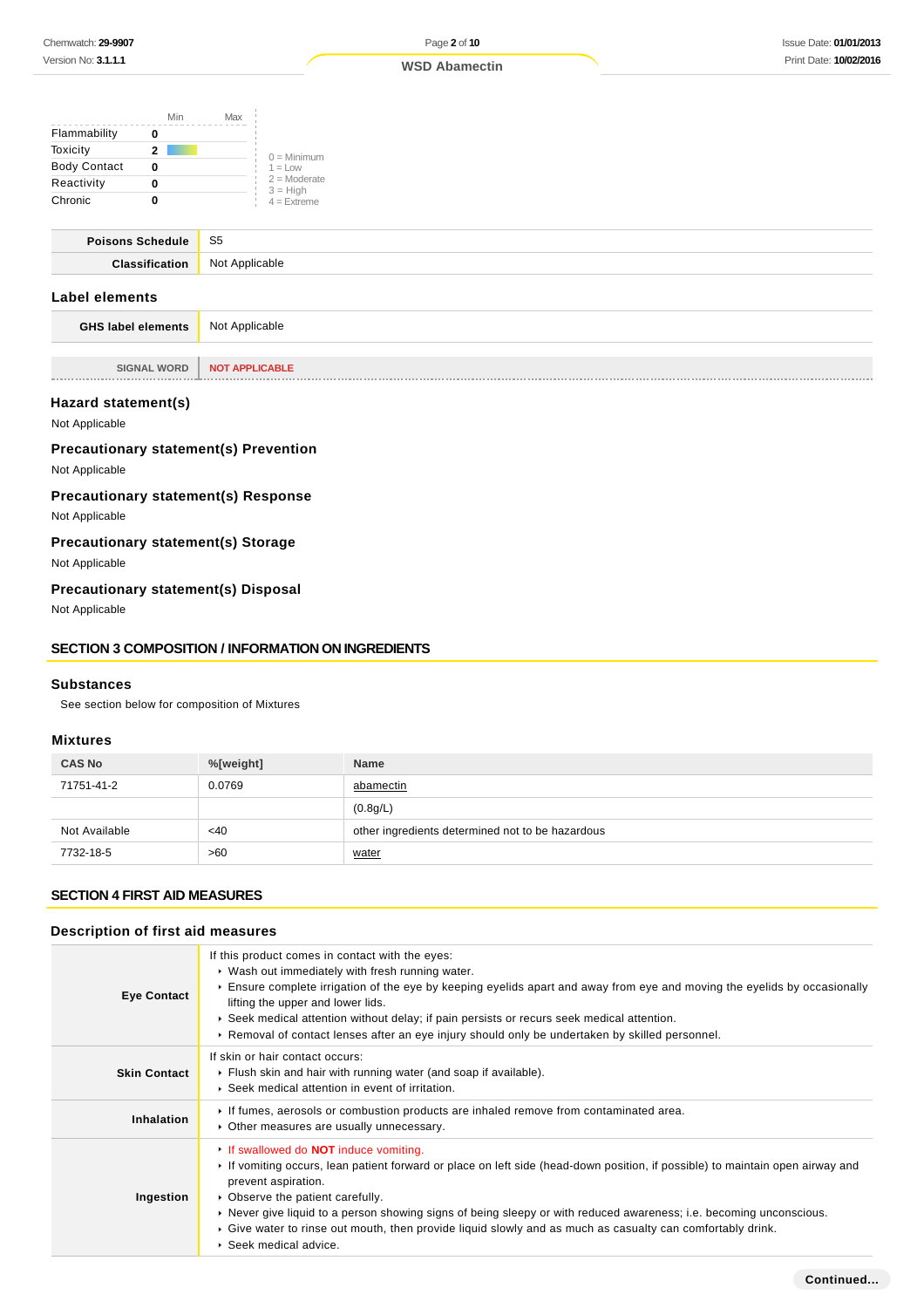### **Indication of any immediate medical attention and special treatment needed**

Treat symptomatically.

For abamectin (avermectins):

Toxicity following accidental ingestion may be minimised by emesis-induction within one half hour of exposure. Since abamectin is thought to bind to glutamate-gated chloride ion channels, it is probably wise to avoid drugs that also interact with other ligand-gated chloride channels, including those that enhance GABA activity in patients with potentially toxic abamectin exposure

Avoid drugs that enhance GABA activity (barbiturate, benzodiazepines, valproic acid, etc.).

## **SECTION 5 FIREFIGHTING MEASURES**

#### **Extinguishing media**

- ▶ There is no restriction on the type of extinguisher which may be used.
- Use extinguishing media suitable for surrounding area.

#### **Special hazards arising from the substrate or mixture**

**Fire Incompatibility** None known.

### **Advice for firefighters**

| <b>Fire Fighting</b>         | Alert Fire Brigade and tell them location and nature of hazard.<br>► Wear breathing apparatus plus protective gloves in the event of a fire.<br>▶ Prevent, by any means available, spillage from entering drains or water courses.<br>■ Use fire fighting procedures suitable for surrounding area.<br>▶ DO NOT approach containers suspected to be hot.<br>► Cool fire exposed containers with water spray from a protected location.<br>If safe to do so, remove containers from path of fire.<br>Equipment should be thoroughly decontaminated after use. |
|------------------------------|--------------------------------------------------------------------------------------------------------------------------------------------------------------------------------------------------------------------------------------------------------------------------------------------------------------------------------------------------------------------------------------------------------------------------------------------------------------------------------------------------------------------------------------------------------------|
| <b>Fire/Explosion Hazard</b> | $\triangleright$ Non combustible.<br>Not considered a significant fire risk, however containers may burn.<br>May emit poisonous fumes.                                                                                                                                                                                                                                                                                                                                                                                                                       |

## **SECTION 6 ACCIDENTAL RELEASE MEASURES**

#### **Personal precautions, protective equipment and emergency procedures**

| <b>Minor Spills</b> | $\triangleright$ Clean up all spills immediately.<br>Avoid breathing vapours and contact with skin and eyes.<br>$\triangleright$ Control personal contact with the substance, by using protective equipment.<br>► Contain and absorb spill with sand, earth, inert material or vermiculite.<br>$\triangleright$ Wipe up.<br>• Place in a suitable, labelled container for waste disposal.                                                                                                                                                                                                                                                                                                                                                                                                                                                        |
|---------------------|--------------------------------------------------------------------------------------------------------------------------------------------------------------------------------------------------------------------------------------------------------------------------------------------------------------------------------------------------------------------------------------------------------------------------------------------------------------------------------------------------------------------------------------------------------------------------------------------------------------------------------------------------------------------------------------------------------------------------------------------------------------------------------------------------------------------------------------------------|
| <b>Major Spills</b> | Moderate hazard.<br>• Clear area of personnel and move upwind.<br>Alert Fire Brigade and tell them location and nature of hazard.<br>▶ Wear breathing apparatus plus protective gloves.<br>▶ Prevent, by any means available, spillage from entering drains or water course.<br>▶ Stop leak if safe to do so.<br>• Contain spill with sand, earth or vermiculite.<br>• Collect recoverable product into labelled containers for recycling.<br>► Neutralise/decontaminate residue (see Section 13 for specific agent).<br>Collect solid residues and seal in labelled drums for disposal.<br>▶ Wash area and prevent runoff into drains.<br>After clean up operations, decontaminate and launder all protective clothing and equipment before storing and re-using.<br>If contamination of drains or waterways occurs, advise emergency services. |

Personal Protective Equipment advice is contained in Section 8 of the SDS.

## **SECTION 7 HANDLING AND STORAGE**

#### **Precautions for safe handling**

|               | Avoid all personal contact, including inhalation.                       |  |
|---------------|-------------------------------------------------------------------------|--|
|               | ▶ Wear protective clothing when risk of exposure occurs.                |  |
|               | ▶ Use in a well-ventilated area.                                        |  |
| Safe handling | ▶ Prevent concentration in hollows and sumps.                           |  |
|               | DO NOT enter confined spaces until atmosphere has been checked.         |  |
|               | DO NOT allow material to contact humans, exposed food or food utensils. |  |
|               | Avoid contact with incompatible materials.                              |  |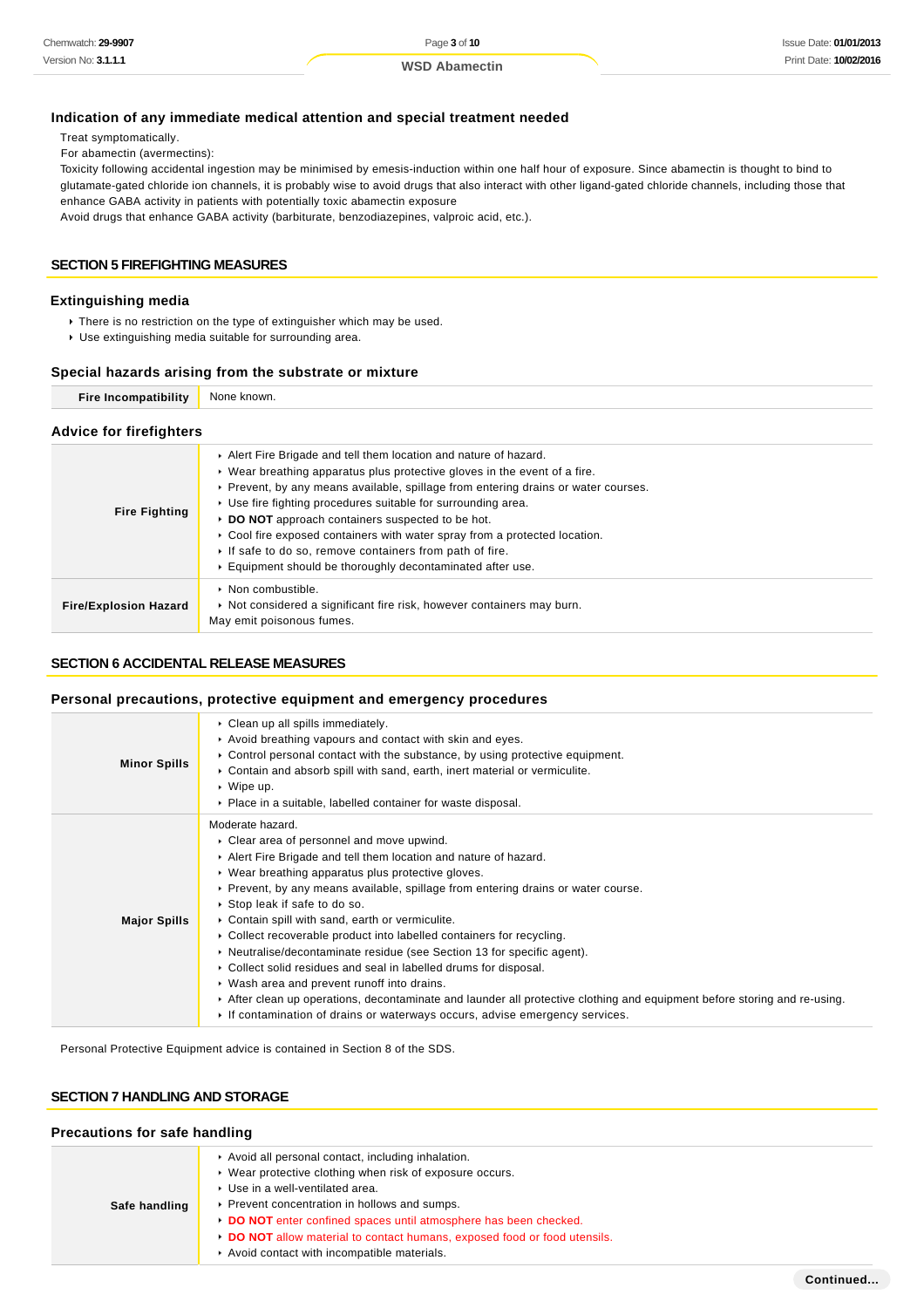|                   | • When handling, <b>DO NOT</b> eat, drink or smoke.<br>▶ Keep containers securely sealed when not in use.<br>Avoid physical damage to containers.<br>Always wash hands with soap and water after handling.<br>▶ Work clothes should be laundered separately. Launder contaminated clothing before re-use.<br>Use good occupational work practice.<br>▶ Observe manufacturer's storage and handling recommendations contained within this SDS.<br>▶ Atmosphere should be regularly checked against established exposure standards to ensure safe working conditions are<br>maintained. |
|-------------------|---------------------------------------------------------------------------------------------------------------------------------------------------------------------------------------------------------------------------------------------------------------------------------------------------------------------------------------------------------------------------------------------------------------------------------------------------------------------------------------------------------------------------------------------------------------------------------------|
| Other information | Store in original containers.<br>▶ Keep containers securely sealed.<br>• No smoking, naked lights or ignition sources.<br>Store in a cool, dry, well-ventilated area.<br>Store away from incompatible materials and foodstuff containers.<br>▶ Protect containers against physical damage and check regularly for leaks.<br>► Observe manufacturer's storage and handling recommendations contained within this SDS.                                                                                                                                                                  |

## **Conditions for safe storage, including any incompatibilities**

| Suitable container                | ▶ Polyethylene or polypropylene container.<br>▶ Packing as recommended by manufacturer.<br>• Check all containers are clearly labelled and free from leaks. |
|-----------------------------------|-------------------------------------------------------------------------------------------------------------------------------------------------------------|
| <b>Storage</b><br>incompatibility | Avoid contamination of water, foodstuffs, feed or seed.                                                                                                     |

## **SECTION 8 EXPOSURE CONTROLS / PERSONAL PROTECTION**

#### **Control parameters**

## **OCCUPATIONAL EXPOSURE LIMITS (OEL)**

## **INGREDIENT DATA**

Not Available

#### **EMERGENCY LIMITS**

| Ingredient                                             | <b>Material name</b> | TEEL-1        | TEEL-2              | TEEL-3        |
|--------------------------------------------------------|----------------------|---------------|---------------------|---------------|
| <b>WSD Abamectin</b>                                   | Not Available        | Not Available | Not Available       | Not Available |
|                                                        |                      |               |                     |               |
| Ingredient                                             | <b>Original IDLH</b> |               | <b>Revised IDLH</b> |               |
| abamectin                                              | Not Available        |               | Not Available       |               |
| other ingredients<br>determined not to be<br>hazardous | Not Available        |               | Not Available       |               |
| water                                                  | Not Available        |               | Not Available       |               |

#### **MATERIAL DATA**

For abamectin (avermectins)

CEL TWA: 0.04 mg/m3 [Manufacturer]

(CEL = Chemwatch Exposure Limit)

The acceptable daily intake (ADI) of 0.4 mg/day was derived using an NOAEL of 0.25 mg/kg/day from oral toxicity studies in dogs, adjusting for body weight (50 kg) and by applying a composite uncertainty factor of 30 to account for interindividual variability, interspecies extrapolation and the severity of the critical endpoint (neurotoxicity). The recommended

exposure standard and a wipe test criteria of 0.4 mg/100 cm2 were derived using the ADI.

#### **Exposure controls**

| Appropriate<br>engineering controls | Engineering controls are used to remove a hazard or place a barrier between the worker and the hazard. Well-designed<br>engineering controls can be highly effective in protecting workers and will typically be independent of worker interactions to<br>provide this high level of protection.<br>The basic types of engineering controls are:<br>Process controls which involve changing the way a job activity or process is done to reduce the risk.<br>Enclosure and/or isolation of emission source which keeps a selected hazard "physically" away from the worker and<br>ventilation that strategically "adds" and "removes" air in the work environment. Ventilation can remove or dilute an air<br>contaminant if designed properly. The design of a ventilation system must match the particular process and chemical or<br>contaminant in use.<br>Employers may need to use multiple types of controls to prevent employee overexposure.<br>General exhaust is adequate under normal operating conditions. If risk of overexposure exists, wear SAA approved respirator. |
|-------------------------------------|---------------------------------------------------------------------------------------------------------------------------------------------------------------------------------------------------------------------------------------------------------------------------------------------------------------------------------------------------------------------------------------------------------------------------------------------------------------------------------------------------------------------------------------------------------------------------------------------------------------------------------------------------------------------------------------------------------------------------------------------------------------------------------------------------------------------------------------------------------------------------------------------------------------------------------------------------------------------------------------------------------------------------------------------------------------------------------------|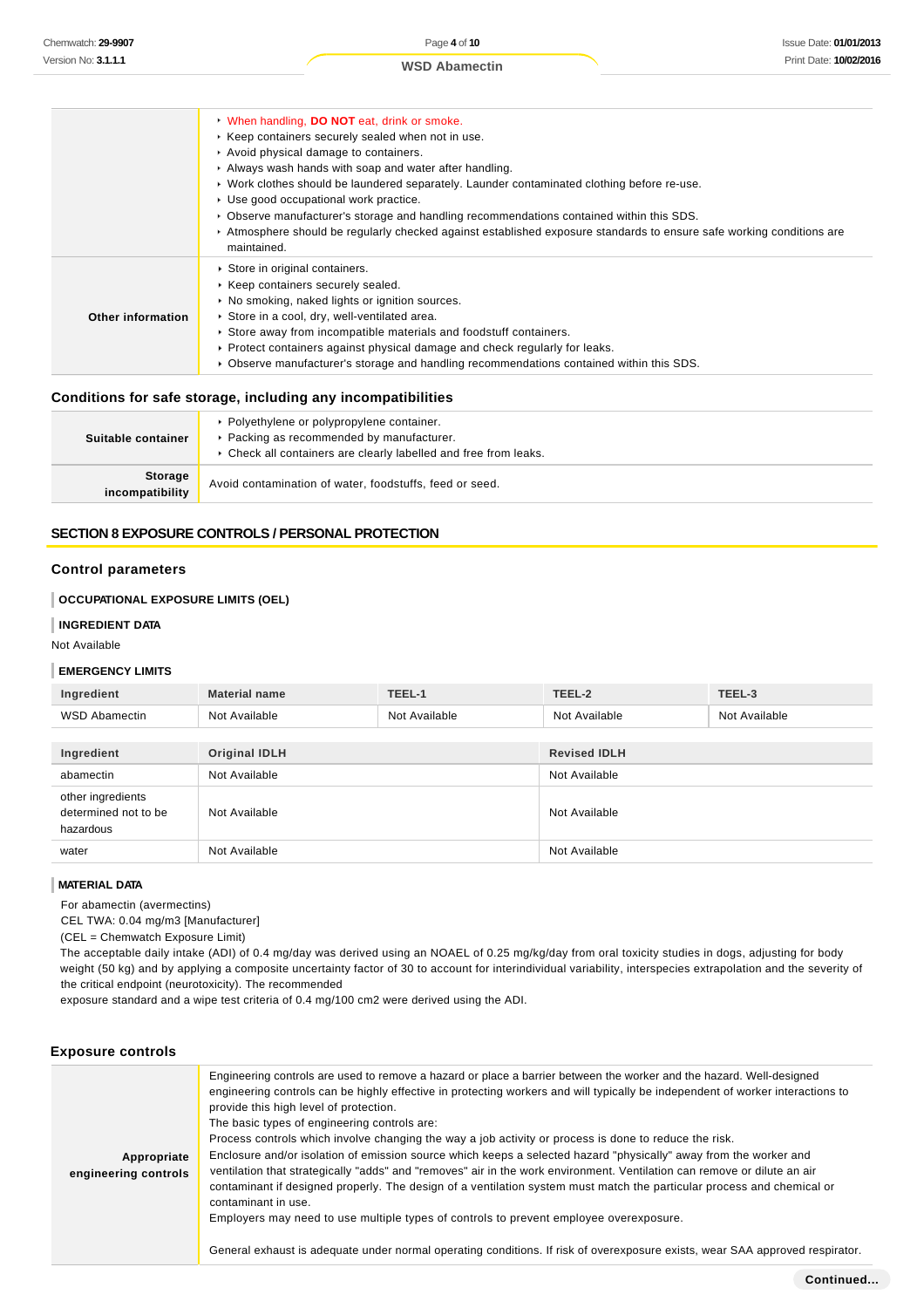Correct fit is essential to obtain adequate protection. Provide adequate ventilation in warehouse or closed storage areas. Air contaminants generated in the workplace possess varying "escape" velocities which, in turn, determine the "capture velocities" of fresh circulating air required to effectively remove the contaminant.

| Type of Contaminant:                                                                                                                                                                                                      | Air Speed:                           |
|---------------------------------------------------------------------------------------------------------------------------------------------------------------------------------------------------------------------------|--------------------------------------|
| solvent, vapours, degreasing etc., evaporating from tank (in still air)                                                                                                                                                   | $0.25 - 0.5$ m/s<br>(50-100 f/min)   |
| aerosols, fumes from pouring operations, intermittent container filling, low speed conveyer transfers,<br>welding, spray drift, plating acid fumes, pickling (released at low velocity into zone of active<br>generation) | $0.5 - 1$ m/s<br>$(100-200)$ f/min.) |
| direct spray, spray painting in shallow booths, drum filling, conveyer loading, crusher dusts, gas<br>discharge (active generation into zone of rapid air motion)                                                         | 1-2.5 m/s<br>$(200-500 f/min)$       |
| grinding, abrasive blasting, tumbling, high speed wheel generated dusts (released at high initial velocity<br>into zone of very high rapid air motion).                                                                   | $2.5 - 10$ m/s<br>(500-2000 f/min.)  |

Within each range the appropriate value depends on:

n a

| Lower end of the range                                    | Upper end of the range             |
|-----------------------------------------------------------|------------------------------------|
| 1: Room air currents minimal or favourable to capture     | 1: Disturbing room air currents    |
| 2: Contaminants of low toxicity or of nuisance value only | 2: Contaminants of high toxicity   |
| 3: Intermittent, low production.                          | 3: High production, heavy use      |
| 4: Large hood or large air mass in motion                 | 4: Small hood - local control only |

Simple theory shows that air velocity falls rapidly with distance away from the opening of a simple extraction pipe. Velocity generally decreases with the square of distance from the extraction point (in simple cases). Therefore the air speed at the extraction point should be adjusted, accordingly, after reference to distance from the contaminating source. The air velocity at the extraction fan, for example, should be a minimum of 1-2 m/s (200-400 f/min.) for extraction of solvents generated in a tank 2 meters distant from the extraction point. Other mechanical considerations, producing performance deficits within the extraction apparatus, make it essential that theoretical air velocities are multiplied by factors of 10 or more when extraction systems are installed or used.

| <b>Personal protection</b>   |                                                                                                                                                                                                                                                                                                                                                                                                                                                                                                                                                                                                                                                                                                                                                                                                                                                                                                                                                                                                                                                                                                                                                                                                                                                                                                                                                                                                                                                                                                                                                                                                                                                                                                                                                                           |
|------------------------------|---------------------------------------------------------------------------------------------------------------------------------------------------------------------------------------------------------------------------------------------------------------------------------------------------------------------------------------------------------------------------------------------------------------------------------------------------------------------------------------------------------------------------------------------------------------------------------------------------------------------------------------------------------------------------------------------------------------------------------------------------------------------------------------------------------------------------------------------------------------------------------------------------------------------------------------------------------------------------------------------------------------------------------------------------------------------------------------------------------------------------------------------------------------------------------------------------------------------------------------------------------------------------------------------------------------------------------------------------------------------------------------------------------------------------------------------------------------------------------------------------------------------------------------------------------------------------------------------------------------------------------------------------------------------------------------------------------------------------------------------------------------------------|
| Eye and face<br>protection   | Safety glasses with side shields<br>Chemical goggles.<br>► Contact lenses may pose a special hazard; soft contact lenses may absorb and concentrate irritants. A written policy<br>document, describing the wearing of lenses or restrictions on use, should be created for each workplace or task. This should<br>include a review of lens absorption and adsorption for the class of chemicals in use and an account of injury experience.<br>Medical and first-aid personnel should be trained in their removal and suitable equipment should be readily available. In the<br>event of chemical exposure, begin eye irrigation immediately and remove contact lens as soon as practicable. Lens should<br>be removed at the first signs of eye redness or irritation - lens should be removed in a clean environment only after<br>workers have washed hands thoroughly. [CDC NIOSH Current Intelligence Bulletin 59], [AS/NZS 1336 or national<br>equivalent]                                                                                                                                                                                                                                                                                                                                                                                                                                                                                                                                                                                                                                                                                                                                                                                                         |
| <b>Skin protection</b>       | See Hand protection below                                                                                                                                                                                                                                                                                                                                                                                                                                                                                                                                                                                                                                                                                                                                                                                                                                                                                                                                                                                                                                                                                                                                                                                                                                                                                                                                                                                                                                                                                                                                                                                                                                                                                                                                                 |
| <b>Hands/feet protection</b> | The selection of suitable gloves does not only depend on the material, but also on further marks of quality which vary from<br>manufacturer to manufacturer. Where the chemical is a preparation of several substances, the resistance of the glove<br>material can not be calculated in advance and has therefore to be checked prior to the application.<br>The exact break through time for substances has to be obtained from the manufacturer of the protective gloves and has to<br>be observed when making a final choice.<br>Suitability and durability of glove type is dependent on usage. Important factors in the selection of gloves include:<br>$\cdot$ frequency and duration of contact,<br>$\triangleright$ chemical resistance of glove material,<br>▶ glove thickness and<br>$\cdot$ dexterity<br>Select gloves tested to a relevant standard (e.g. Europe EN 374, US F739, AS/NZS 2161.1 or national equivalent).<br>▶ When prolonged or frequently repeated contact may occur, a glove with a protection class of 5 or higher (breakthrough time<br>greater than 240 minutes according to EN 374, AS/NZS 2161.10.1 or national equivalent) is recommended.<br>• When only brief contact is expected, a glove with a protection class of 3 or higher (breakthrough time greater than 60<br>minutes according to EN 374, AS/NZS 2161.10.1 or national equivalent) is recommended.<br>Some glove polymer types are less affected by movement and this should be taken into account when considering gloves<br>for long-term use.<br>• Contaminated gloves should be replaced.<br>Gloves must only be worn on clean hands. After using gloves, hands should be washed and dried thoroughly. Application of a<br>non-perfumed moisturiser is recommended. |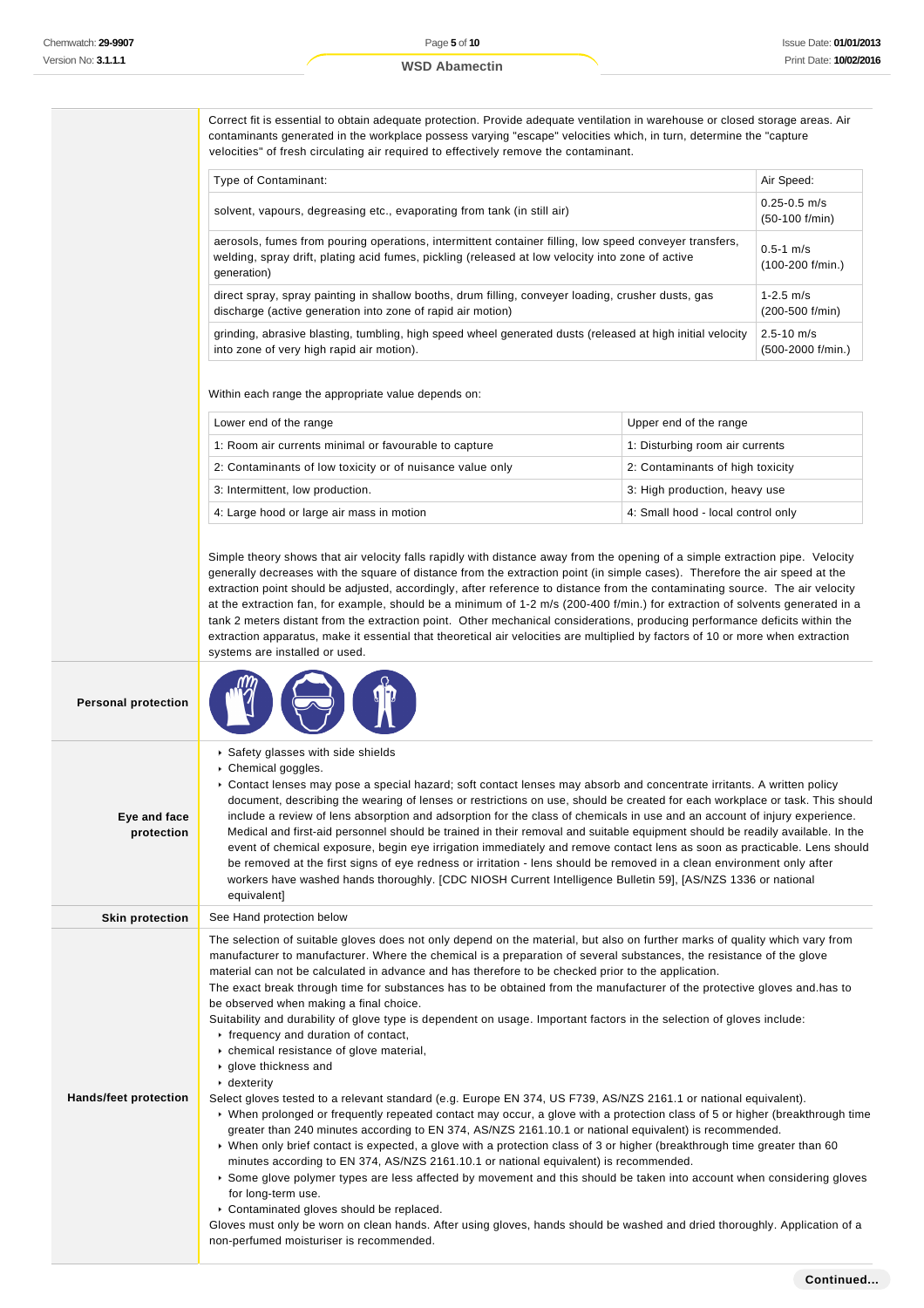|                        | ▶ Wear chemical protective gloves, e.g. PVC.<br>▶ Wear safety footwear or safety gumboots, e.g. Rubber         |
|------------------------|----------------------------------------------------------------------------------------------------------------|
| <b>Body protection</b> | See Other protection below                                                                                     |
| Other protection       | • Overalls.<br>▶ P.V.C. apron.<br>$\triangleright$ Barrier cream.<br>Skin cleansing cream.<br>▶ Eye wash unit. |
| <b>Thermal hazards</b> | Not Available                                                                                                  |

## **Recommended material(s)**

#### **GLOVE SELECTION INDEX**

Glove selection is based on a modified presentation of the:  **"Forsberg Clothing Performance Index".**

 The effect(s) of the following substance(s) are taken into account in the **computer-generated** selection:

WSD Abamectin

| <b>Material</b> | <b>CPI</b> |
|-----------------|------------|
| <b>BUTYL</b>    | A          |
| <b>NEOPRENE</b> | A          |
| <b>VITON</b>    | A          |
| NATURAL RUBBER  | C          |
| <b>PVA</b>      | C          |

\* CPI - Chemwatch Performance Index

A: Best Selection

B: Satisfactory; may degrade after 4 hours continuous immersion C: Poor to Dangerous Choice for other than short term immersion **NOTE**: As a series of factors will influence the actual performance of the glove, a final selection must be based on detailed observation. - \* Where the glove is to be used on a short term, casual or infrequent basis, factors such as "feel" or convenience (e.g. disposability), may dictate a choice of gloves which might otherwise be unsuitable following long-term or frequent use. A qualified practitioner should be consulted.

## **SECTION 9 PHYSICAL AND CHEMICAL PROPERTIES**

## **Information on basic physical and chemical properties**

| Appearance                                      | Clear to yellow odourless liquid; mixes with water. |                                                   |                |
|-------------------------------------------------|-----------------------------------------------------|---------------------------------------------------|----------------|
|                                                 |                                                     |                                                   |                |
| <b>Physical state</b>                           | Liquid                                              | <b>Relative density</b><br>(Water = $1$ )         | 1.04           |
| Odour                                           | Not Available                                       | <b>Partition coefficient</b><br>n-octanol / water | Not Available  |
| <b>Odour threshold</b>                          | Not Available                                       | Auto-ignition<br>temperature (°C)                 | Not Available  |
| pH (as supplied)                                | $5-6$                                               | Decomposition<br>temperature                      | Not Available  |
| Melting point /<br>freezing point $(°C)$        | Not Available                                       | Viscosity (cSt)                                   | 52-520         |
| Initial boiling point<br>and boiling range (°C) | Not Available                                       | <b>Molecular weight</b><br>(g/mol)                | Not Applicable |
| Flash point (°C)                                | Not Available                                       | <b>Taste</b>                                      | Not Available  |
| <b>Evaporation rate</b>                         | Not Available                                       | <b>Explosive properties</b>                       | Not Available  |
| Flammability                                    | Not Available                                       | <b>Oxidising properties</b>                       | Not Available  |
| <b>Upper Explosive Limit</b><br>(%)             | Not Applicable                                      | <b>Surface Tension</b><br>(dyn/cm or mN/m)        | Not Available  |
| <b>Lower Explosive Limit</b><br>(%)             | Not Applicable                                      | <b>Volatile Component</b><br>(%vol)               | Not Available  |
| Vapour pressure (kPa)                           | Not Available                                       | Gas group                                         | Not Available  |

#### **Respiratory protection**

Not Available

Not Applicable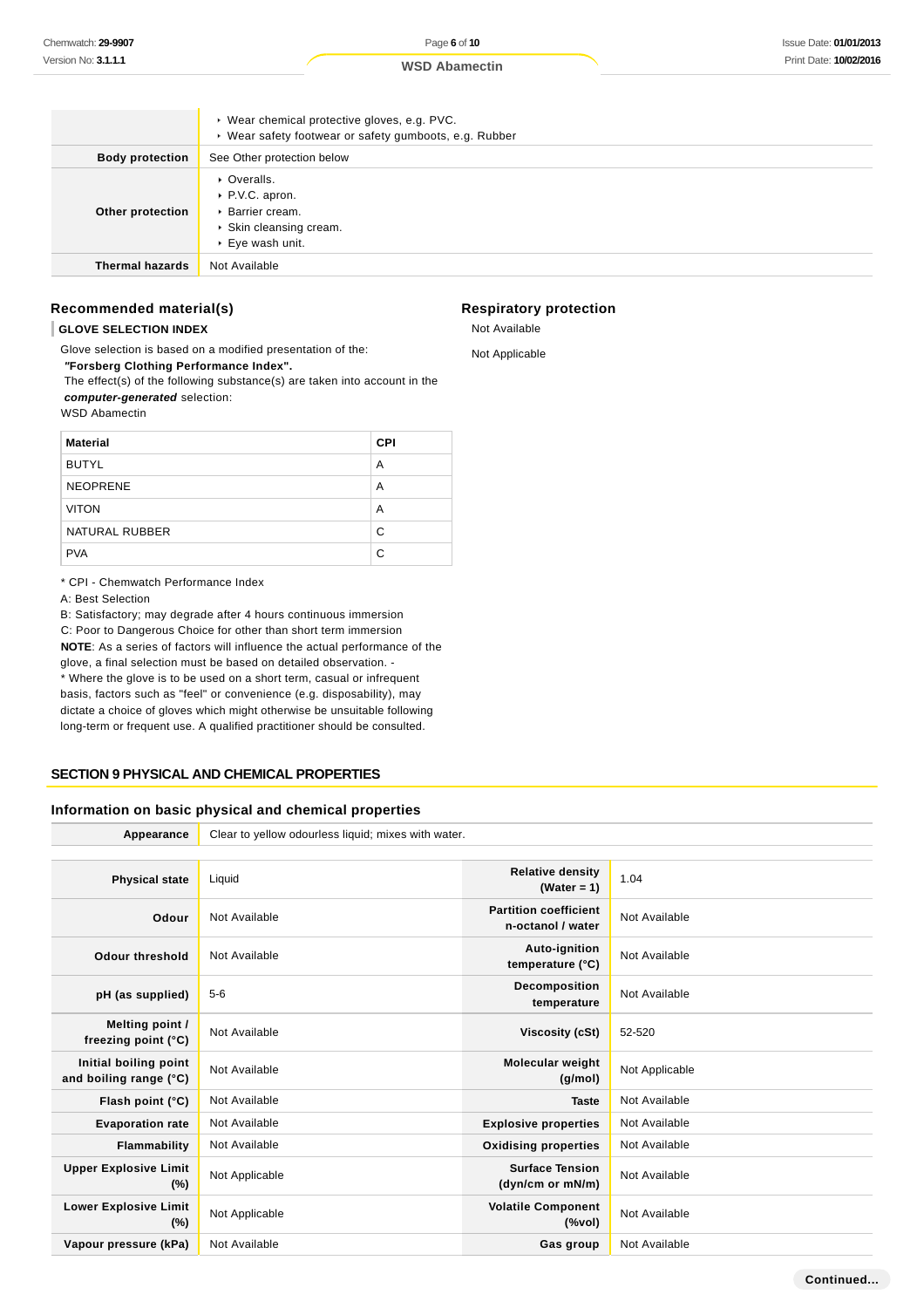| Solubility in water<br>(g/L)  | Miscible      | pH as a solution $(1%)$ | Not Available |
|-------------------------------|---------------|-------------------------|---------------|
| Vapour density (Air $=$<br>1) | Not Available | VOC q/L                 | Not Available |

## **SECTION 10 STABILITY AND REACTIVITY**

| Reactivity                                    | See section 7                                                                                                                        |
|-----------------------------------------------|--------------------------------------------------------------------------------------------------------------------------------------|
| <b>Chemical stability</b>                     | • Unstable in the presence of incompatible materials.<br>▶ Product is considered stable.<br>Hazardous polymerisation will not occur. |
| Possibility of<br>hazardous reactions         | See section 7                                                                                                                        |
| <b>Conditions to avoid</b>                    | See section 7                                                                                                                        |
| Incompatible materials                        | See section 7                                                                                                                        |
| <b>Hazardous</b><br>decomposition<br>products | See section 5                                                                                                                        |

## **SECTION 11 TOXICOLOGICAL INFORMATION**

## **Information on toxicological effects**

| <b>Inhaled</b>      | The material is not thought to produce either adverse health effects or irritation of the respiratory tract following inhalation (as<br>classified by EC Directives using animal models). Nevertheless, adverse systemic effects have been produced following<br>exposure of animals by at least one other route and good hygiene practice requires that exposure be kept to a minimum and<br>that suitable control measures be used in an occupational setting.<br>Not normally a hazard due to non-volatile nature of product                                                                                                                                   |  |  |
|---------------------|-------------------------------------------------------------------------------------------------------------------------------------------------------------------------------------------------------------------------------------------------------------------------------------------------------------------------------------------------------------------------------------------------------------------------------------------------------------------------------------------------------------------------------------------------------------------------------------------------------------------------------------------------------------------|--|--|
| Ingestion           | Accidental ingestion of the material may be damaging to the health of the individual.                                                                                                                                                                                                                                                                                                                                                                                                                                                                                                                                                                             |  |  |
| <b>Skin Contact</b> | The material is not thought to produce adverse health effects or skin irritation following contact (as classified by EC<br>Directives using animal models). Nevertheless, good hygiene practice requires that exposure be kept to a minimum and that<br>suitable gloves be used in an occupational setting.<br>Open cuts, abraded or irritated skin should not be exposed to this material<br>Entry into the blood-stream through, for example, cuts, abrasions, puncture wounds or lesions, may produce systemic injury<br>with harmful effects. Examine the skin prior to the use of the material and ensure that any external damage is suitably<br>protected. |  |  |
| Eye                 | Although the liquid is not thought to be an irritant (as classified by EC Directives), direct contact with the eye may produce<br>transient discomfort characterised by tearing or conjunctival redness (as with windburn).                                                                                                                                                                                                                                                                                                                                                                                                                                       |  |  |
| Chronic             | Long-term exposure to the product is not thought to produce chronic effects adverse to health (as classified by EC<br>Directives using animal models); nevertheless exposure by all routes should be minimised as a matter of course.                                                                                                                                                                                                                                                                                                                                                                                                                             |  |  |
|                     | ----------                                                                                                                                                                                                                                                                                                                                                                                                                                                                                                                                                                                                                                                        |  |  |

| <b>WSD Abamectin</b> | <b>TOXICITY</b>                                                                                                                                                                                                                 | <b>IRRITATION</b>              |  |
|----------------------|---------------------------------------------------------------------------------------------------------------------------------------------------------------------------------------------------------------------------------|--------------------------------|--|
|                      | Not Available                                                                                                                                                                                                                   | Not Available                  |  |
|                      | <b>TOXICITY</b>                                                                                                                                                                                                                 | <b>IRRITATION</b>              |  |
|                      | dermal (rat) LD50: >330 mg/kg <sup>**[2]</sup>                                                                                                                                                                                  | Eye (rabbit): slight *         |  |
| abamectin            | Inhalation (rat) LC50: $>5.73$ mg/L/4H <sup>[2]</sup>                                                                                                                                                                           | Skin (rabbit): non irritating* |  |
|                      | Inhalation (rat) LC50: 1.1 mg/L/4h <sup>*[2]</sup>                                                                                                                                                                              |                                |  |
|                      | Oral (rat) LD50: 1.5 mg/kg $^{[2]}$                                                                                                                                                                                             |                                |  |
| water                | <b>TOXICITY</b>                                                                                                                                                                                                                 | <b>IRRITATION</b>              |  |
|                      | Oral (rat) LD50: >90000 mg/kg <sup>[2]</sup>                                                                                                                                                                                    | Not Available                  |  |
| Legend:              | 1. Value obtained from Europe ECHA Registered Substances - Acute toxicity 2.* Value obtained from manufacturer's SDS.<br>Unless otherwise specified data extracted from RTECS - Register of Toxic Effect of chemical Substances |                                |  |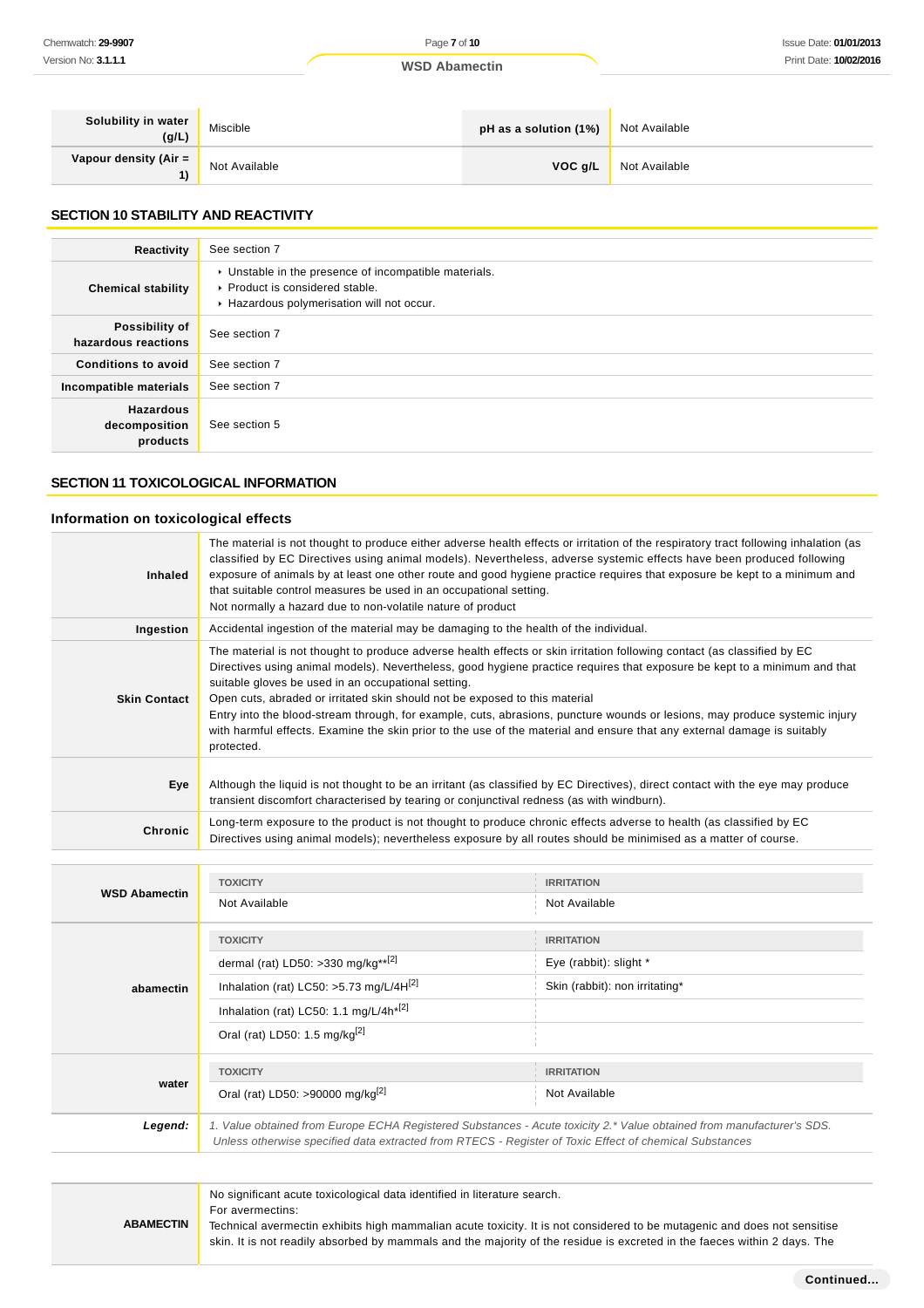|                                     | 24-month rat chronic feeding/oncogenicity study and 94-week mouse chronic toxicity oncogenicity study were negative for<br>oncogenic potential. The results of a series of developmental toxicity studies (rat, rabbit, mouse) have been evaluated and<br>showed that avermectin B1 produces developmental toxicity (cleft palate) in the CF1 mouse. Toxicology data were also<br>of the residue on/in cottonseed. This isomer possesses avermectin-like toxicological activity. It was concluded that the delta<br>8,9-isomer also produces developmental toxicity (cleft palate) in mice, but not in rats. In addition to avermectin and its delta<br>8,9-isomer, toxicology data were also evaluated for the "polar degradates" of avermectin, which constitute a large percentage<br>(up to 70%) of the total residue on cottonseed. Review of the toxicology data indicated that these polar degradates do not<br>possess avermectin-like toxicological activity and for this reason need not be included in the tolerance expression for<br>residues in/on cottonseed.<br>Abamectin (a mixture of avermectin isomers) is a reproductive toxin in laboratory animals at doses which are acutely toxic<br>forepaws was seen in rabbits. The no-observed-adverse-effect-level (NOAEL) for maternal and developmental toxicity in<br>rabbits was 1 mg/kg/day. In CF-1 mice, a strain recognised to be particularly sensitive to avermectins, the NOAEL for<br>maternal toxicity was 0.05 mg/kg/day and the NOAEL for malformations was 0.2 mg/kg/day. Studies show that the<br>sensitivity of a subpopulation of CF-1 mice to avermectins is due to the absence of a transmembrane P-glycoprotein, a<br>significant component of the blood-brain interface that normally acts as a non-selective protective barrier in a wide range of<br>species including humans. CF-1 mice are therefore an unlikely candidate for assessing human risk. No evidence of<br>multigenerational reproduction study, pup toxicity and deaths were seen at 0.4 mg/kg/day (NOAEL = 0.12 mg/kg/day).<br>Neonatal rats are not an appropriate model for assessing human risk in humans because (a) rat milk has a greater fat<br>content than human breast milk and abamectin concentrates in fat; (b) on a weight basis, the neonatal rat consumes<br>(as evidenced by low P-glycoprotein levels) while in humans this membrane is formed pre-natally.<br>Ivermectin, a close structural analogue, has been used extensively in the treatment of human onchocerciasis at an oral<br>therapeutic dose of 0.2 mg/kg, without serious drug-related effects. Despite its wide usage in animals and humans,<br>ivermectin does dot appear to produce birth defects.<br>Abamectin is non-mutagenic in the Ames test and the micronucleus test.<br>Dietary carcinogenicity studies in mice and rats showed negative results. In a 14-week oral study in monkeys no effects<br>were seen at 0.2, 0.5 or 1.0 mg/kg/day; emesis was seen at 2.0 mg/kg/day; delayed pupillary obstruction at 6 and 8<br>mg/kg/day and mydriasis at 12 mg/kg/day.<br>In chronic oral toxicity, abamectin produced decreased body weight gain in mice (no-observed-adverse-effect-level (NOAEL)<br>$= 1.5$ mg/kg/day); tremors in rats (NOAEL = 1.5 mg/kg/day), weight loss, tremors, mydriasis, liver and gall bladder changes<br>and death in dogs (NOAEL = 0.25 mg/kg/day); and emesis, mydriasis and sedation in monkeys (NOAL = 1 mg/kg/day).<br>mg/day *[Manufacturer] Convulsions recorded. |                      | evaluated for the delta-8,9-isomer of avermectin B1 which is a plant photodegradate that can range between 5 and 20 percent<br>to the mother. In development toxicity studies with abamectin, cleft palates were seen in mice and rabbits and clubbing of the<br>developmental toxicity was seen in oral studies in rats in the absence of maternal toxicity (NOAEL = 1.6 mg/kg/day). In a rat<br>significantly greater quantities of milk than the newborn human and(c) the blood brain barrier in rodents is formed post-natally<br>Oral (rat) LD50: 8.7-12.8 mg/kg (14 day) * ADI 0.0001 mg/kg Toxicity Class EPA IV Non-mutagenic in the Ames test ADI: 0.4 |
|-------------------------------------|-----------------------------------------------------------------------------------------------------------------------------------------------------------------------------------------------------------------------------------------------------------------------------------------------------------------------------------------------------------------------------------------------------------------------------------------------------------------------------------------------------------------------------------------------------------------------------------------------------------------------------------------------------------------------------------------------------------------------------------------------------------------------------------------------------------------------------------------------------------------------------------------------------------------------------------------------------------------------------------------------------------------------------------------------------------------------------------------------------------------------------------------------------------------------------------------------------------------------------------------------------------------------------------------------------------------------------------------------------------------------------------------------------------------------------------------------------------------------------------------------------------------------------------------------------------------------------------------------------------------------------------------------------------------------------------------------------------------------------------------------------------------------------------------------------------------------------------------------------------------------------------------------------------------------------------------------------------------------------------------------------------------------------------------------------------------------------------------------------------------------------------------------------------------------------------------------------------------------------------------------------------------------------------------------------------------------------------------------------------------------------------------------------------------------------------------------------------------------------------------------------------------------------------------------------------------------------------------------------------------------------------------------------------------------------------------------------------------------------------------------------------------------------------------------------------------------------------------------------------------------------------------------------------------------------------------------------------------------------------------------------------------------------------------------------------------------------------------------------------------------------------------------------------------------------------------------------------------------------------------------------------------------------------------------------------------------------------------------------------------------------------------------------------------------------------------------------------------------------------------------------------------------------------------------------|----------------------|-----------------------------------------------------------------------------------------------------------------------------------------------------------------------------------------------------------------------------------------------------------------------------------------------------------------------------------------------------------------------------------------------------------------------------------------------------------------------------------------------------------------------------------------------------------------------------------------------------------------------------------------------------------------|
| <b>WATER</b>                        | No significant acute toxicological data identified in literature search.                                                                                                                                                                                                                                                                                                                                                                                                                                                                                                                                                                                                                                                                                                                                                                                                                                                                                                                                                                                                                                                                                                                                                                                                                                                                                                                                                                                                                                                                                                                                                                                                                                                                                                                                                                                                                                                                                                                                                                                                                                                                                                                                                                                                                                                                                                                                                                                                                                                                                                                                                                                                                                                                                                                                                                                                                                                                                                                                                                                                                                                                                                                                                                                                                                                                                                                                                                                                                                                                            |                      |                                                                                                                                                                                                                                                                                                                                                                                                                                                                                                                                                                                                                                                                 |
|                                     |                                                                                                                                                                                                                                                                                                                                                                                                                                                                                                                                                                                                                                                                                                                                                                                                                                                                                                                                                                                                                                                                                                                                                                                                                                                                                                                                                                                                                                                                                                                                                                                                                                                                                                                                                                                                                                                                                                                                                                                                                                                                                                                                                                                                                                                                                                                                                                                                                                                                                                                                                                                                                                                                                                                                                                                                                                                                                                                                                                                                                                                                                                                                                                                                                                                                                                                                                                                                                                                                                                                                                     |                      |                                                                                                                                                                                                                                                                                                                                                                                                                                                                                                                                                                                                                                                                 |
| <b>Acute Toxicity</b>               | $\odot$                                                                                                                                                                                                                                                                                                                                                                                                                                                                                                                                                                                                                                                                                                                                                                                                                                                                                                                                                                                                                                                                                                                                                                                                                                                                                                                                                                                                                                                                                                                                                                                                                                                                                                                                                                                                                                                                                                                                                                                                                                                                                                                                                                                                                                                                                                                                                                                                                                                                                                                                                                                                                                                                                                                                                                                                                                                                                                                                                                                                                                                                                                                                                                                                                                                                                                                                                                                                                                                                                                                                             | Carcinogenicity      | ∾                                                                                                                                                                                                                                                                                                                                                                                                                                                                                                                                                                                                                                                               |
| Skin<br><b>Irritation/Corrosion</b> | ⊚                                                                                                                                                                                                                                                                                                                                                                                                                                                                                                                                                                                                                                                                                                                                                                                                                                                                                                                                                                                                                                                                                                                                                                                                                                                                                                                                                                                                                                                                                                                                                                                                                                                                                                                                                                                                                                                                                                                                                                                                                                                                                                                                                                                                                                                                                                                                                                                                                                                                                                                                                                                                                                                                                                                                                                                                                                                                                                                                                                                                                                                                                                                                                                                                                                                                                                                                                                                                                                                                                                                                                   | Reproductivity       | ◎                                                                                                                                                                                                                                                                                                                                                                                                                                                                                                                                                                                                                                                               |
| Serious Eve                         |                                                                                                                                                                                                                                                                                                                                                                                                                                                                                                                                                                                                                                                                                                                                                                                                                                                                                                                                                                                                                                                                                                                                                                                                                                                                                                                                                                                                                                                                                                                                                                                                                                                                                                                                                                                                                                                                                                                                                                                                                                                                                                                                                                                                                                                                                                                                                                                                                                                                                                                                                                                                                                                                                                                                                                                                                                                                                                                                                                                                                                                                                                                                                                                                                                                                                                                                                                                                                                                                                                                                                     | <b>STOT - Single</b> |                                                                                                                                                                                                                                                                                                                                                                                                                                                                                                                                                                                                                                                                 |

| 11 11 11 11 10 11 11 02 11 12 13 10 11      |
|---------------------------------------------|
| <b>Serious Eye</b><br>Damage/Irritation     |
| <b>Respiratory or Skin</b><br>sensitisation |
|                                             |

**Mutagenicity Aspiration Hazard** 

**Exposure**

 $\circ$ 

 $\circledcirc$  $\circ$ 

**STOT - Repeated Exposure**

Legend:  $\mathsf{X}$  - Data available but does not fill the criteria for classification  $\blacktriangleright$  – Data required to make classification available

 $\bigcirc$  – Data Not Available to make classification

#### **SECTION 12 ECOLOGICAL INFORMATION**

 $\circ$ 

 $\odot$ 

Data

## **Toxicity Ingredient Endpoint Test Duration (hr) Species Value Source abamectin** EC50 86 96 Algae or other aquatic plants 7.3096mg/L 4 **abamectin** EC50 96 Algae or other aquatic plants 9.8882mg/L 4 **water** EC50 384 Crustacea 199.179mg/L 3 **water EC50** BOS B768.874mg/L 3 **water** LC50 96 Fish 897.520mg/L 3 **Legend:** Extracted from 1. IUCLID Toxicity Data 2. Europe ECHA Registered Substances - Ecotoxicological Information - Aquatic Toxicity 3. EPIWIN Suite V3.12 - Aquatic Toxicity Data (Estimated) 4. US EPA, Ecotox database - Aquatic Toxicity Data 5. ECETOC Aquatic Hazard Assessment Data 6. NITE (Japan) - Bioconcentration Data 7. METI (Japan) - Bioconcentration Data 8. Vendor

Harmful to aquatic organisms, may cause long-term adverse effects in the aquatic environment.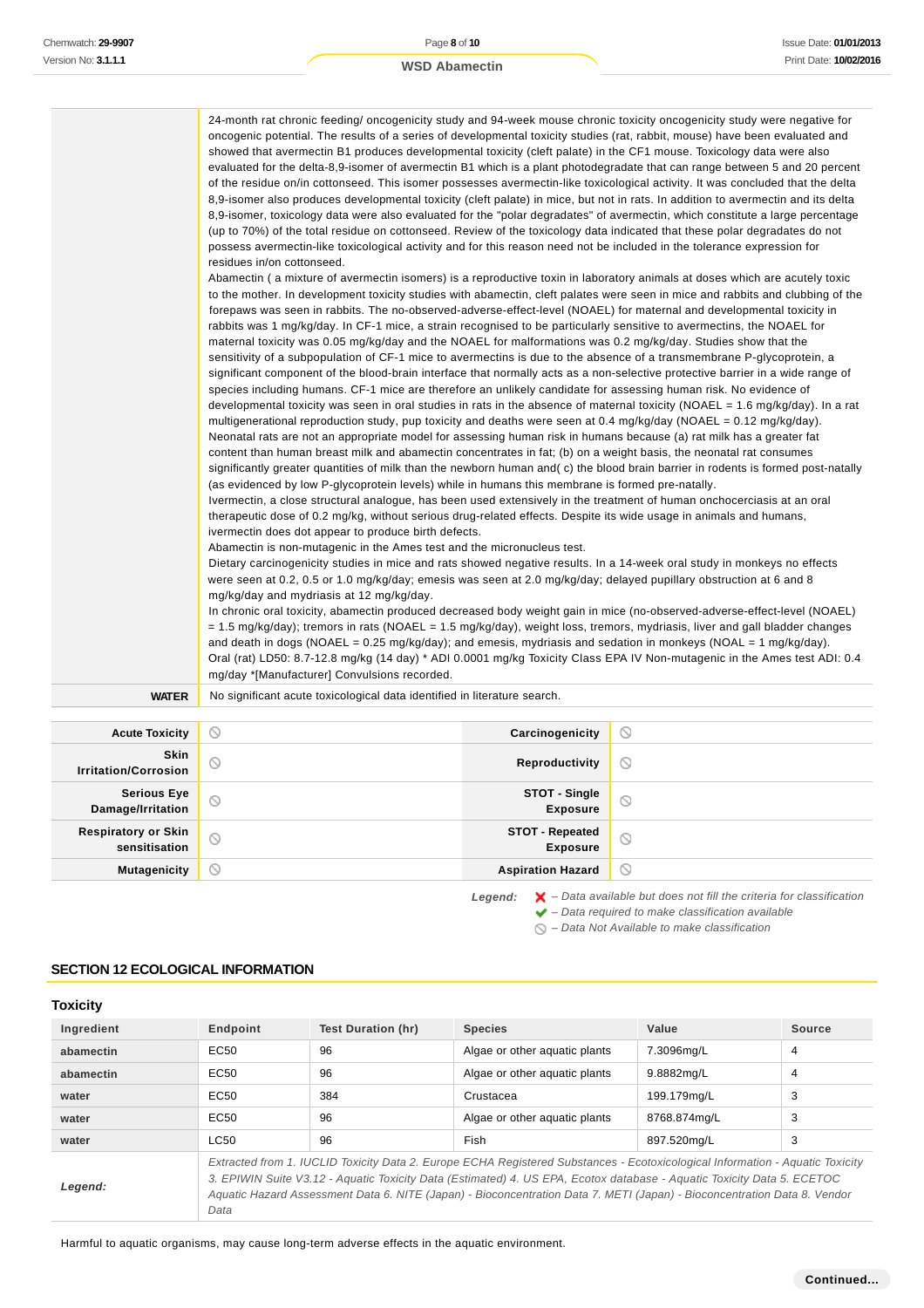#### **DO NOT** discharge into sewer or waterways.

## **Persistence and degradability**

| Ingredient | Persistence: Water/Soil | Persistence: Air |
|------------|-------------------------|------------------|
| water      | LOW                     | LOW              |

#### **Bioaccumulative potential**

| Ingredient | <b>Bioaccumulation</b>  |
|------------|-------------------------|
| water      | LOW (LogKOW = $-1.38$ ) |

## **Mobility in soil**

| Ingredient | Mohility             |
|------------|----------------------|
| water      | LOW ( $KOC = 14.3$ ) |

#### **SECTION 13 DISPOSAL CONSIDERATIONS**

## **Waste treatment methods**

| <b>Product / Packaging</b><br>disposal | Legislation addressing waste disposal requirements may differ by country, state and/ or territory. Each user must refer to<br>laws operating in their area. In some areas, certain wastes must be tracked.<br>A Hierarchy of Controls seems to be common - the user should investigate:<br>$\cdot$ Reduction<br>$\triangleright$ Reuse<br>$\triangleright$ Recycling<br>• Disposal (if all else fails)<br>This material may be recycled if unused, or if it has not been contaminated so as to make it unsuitable for its intended use.<br>If it has been contaminated, it may be possible to reclaim the product by filtration, distillation or some other means. Shelf life<br>considerations should also be applied in making decisions of this type. Note that properties of a material may change in use,<br>and recycling or reuse may not always be appropriate. |
|----------------------------------------|-------------------------------------------------------------------------------------------------------------------------------------------------------------------------------------------------------------------------------------------------------------------------------------------------------------------------------------------------------------------------------------------------------------------------------------------------------------------------------------------------------------------------------------------------------------------------------------------------------------------------------------------------------------------------------------------------------------------------------------------------------------------------------------------------------------------------------------------------------------------------|
|----------------------------------------|-------------------------------------------------------------------------------------------------------------------------------------------------------------------------------------------------------------------------------------------------------------------------------------------------------------------------------------------------------------------------------------------------------------------------------------------------------------------------------------------------------------------------------------------------------------------------------------------------------------------------------------------------------------------------------------------------------------------------------------------------------------------------------------------------------------------------------------------------------------------------|

#### **SECTION 14 TRANSPORT INFORMATION**

| <b>Labels Required</b>  |                |
|-------------------------|----------------|
| <b>Marine Pollutant</b> | <b>NO</b>      |
| <b>HAZCHEM</b>          | Not Applicable |

#### **Land transport (ADG): NOT REGULATED FOR TRANSPORT OF DANGEROUS GOODS**

## **Air transport (ICAO-IATA / DGR): NOT REGULATED FOR TRANSPORT OF DANGEROUS GOODS**

### **Sea transport (IMDG-Code / GGVSee): NOT REGULATED FOR TRANSPORT OF DANGEROUS GOODS**

#### **SECTION 15 REGULATORY INFORMATION**

#### **Safety, health and environmental regulations / legislation specific for the substance or mixture**

#### **ABAMECTIN(71751-41-2) IS FOUND ON THE FOLLOWING REGULATORY LISTS**

Australia Hazardous Substances Information System - Consolidated Lists International Agency for Research on Cancer (IARC) - Agents Classified

by the IARC Monographs

## **WATER(7732-18-5) IS FOUND ON THE FOLLOWING REGULATORY LISTS**

Australia Inventory of Chemical Substances (AICS)

| <b>National Inventory</b>        | <b>Status</b>        |
|----------------------------------|----------------------|
| Australia - AICS                 | N (abamectin)        |
| Canada - DSL                     | N (abamectin)        |
| Canada - NDSL                    | N (abamectin; water) |
| China - IECSC                    | N (abamectin)        |
| Europe - EINEC /<br>ELINCS / NLP | N (abamectin)        |